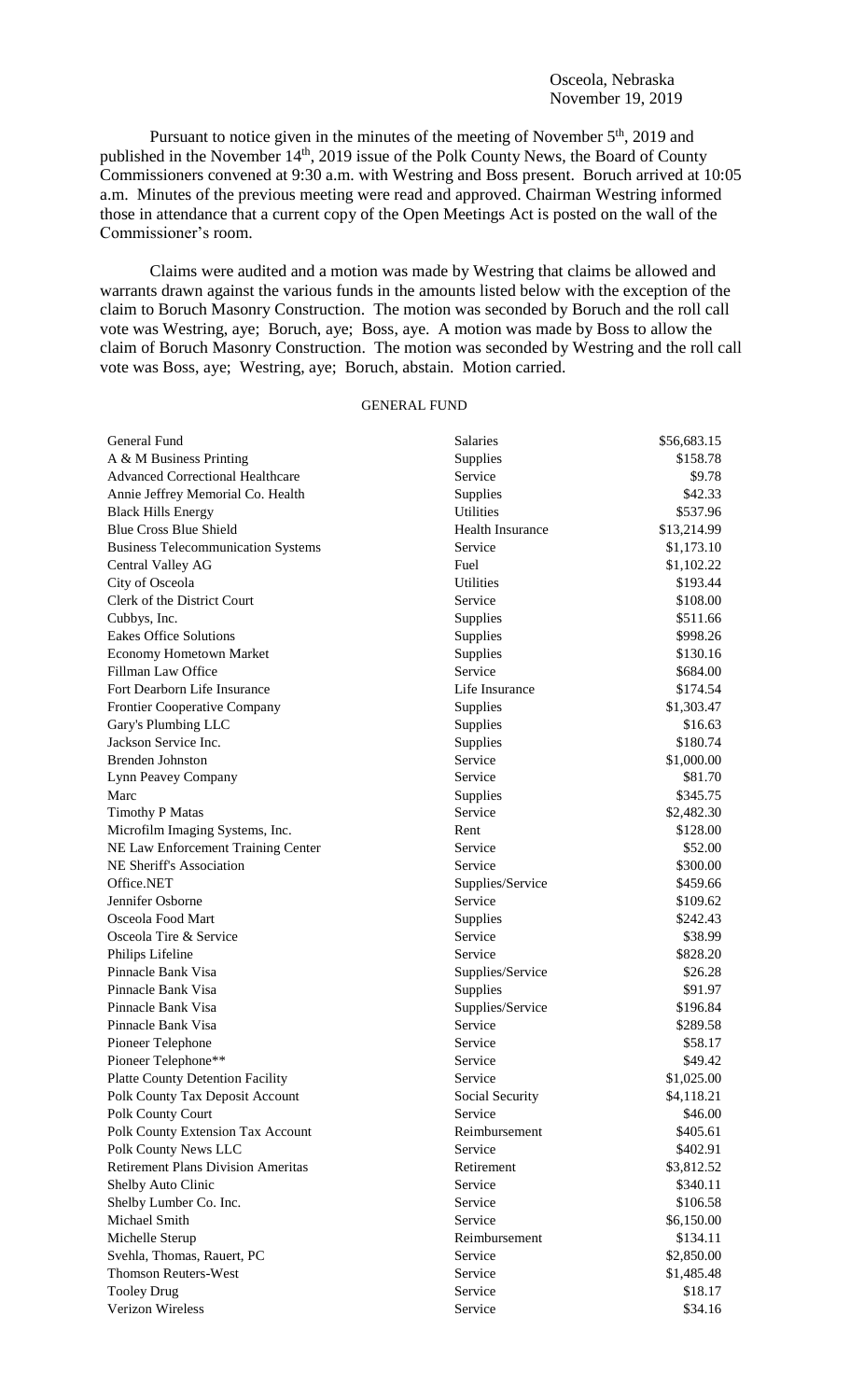| VVS, Inc. Canteen        | <b>Supplies</b>  | \$85.47    |
|--------------------------|------------------|------------|
| Windstream Nebraska Inc. | Service          | \$1,782.05 |
| Kim Winslow              | Service/Supplies | \$132.81   |
| <b>York News Times</b>   | <b>Service</b>   | \$19.95    |

| VVS, Inc. Canteen             | <b>Supplies</b>  | \$85.47    |
|-------------------------------|------------------|------------|
| Windstream Nebraska Inc.      | <b>Service</b>   | \$1,782.05 |
| Kim Winslow                   | Service/Supplies | \$132.81   |
| $V_{\alpha\alpha}$ More Times | $C2 + C2$        | 0.100C     |

## ROAD FUND

| Road Fund                                 | Salaries                    | \$24,672.91  |
|-------------------------------------------|-----------------------------|--------------|
| <b>Black Hills Energy</b>                 | Service                     | \$89.01      |
| <b>Blue Cross Blue Shield</b>             | Health Insurance            | \$5,115.48   |
| <b>Boruch Masonry Construction</b>        | Service                     | \$1,044.00   |
| Central Valley AG                         | Fuel                        | \$611.35     |
| City of Osceola                           | Service                     | \$69.53      |
| Fort Dearborn Life Insurance              | Life Insurance              | \$82.55      |
| Frontier Cooperative Company              | Supplies                    | \$988.55     |
| <b>Island Supply Welding Company</b>      | Supplies                    | \$275.26     |
| JEO Consulting Group Inc.                 | Equipment                   | \$11,372.50  |
| John Deere Financial                      | Service/Supplies            | \$496.40     |
| Johnson Sand & Gravel Co. Inc.            | Supplies                    | \$3,829.77   |
| Midwest Service & Sales Co.               | Supplies                    | \$4,349.00   |
| Murphy Tractor & Equipment Co.            | Equipment                   | \$20,000.00  |
| NMC Exchange LLC                          | Service/Supplies            | \$6,653.35   |
| Osceola Tire & Service                    | Supplies                    | \$80.50      |
| Overland Sand & Gravel                    | Gravel and Borrow           | \$19,126.79  |
| Pavers Inc.                               | Equipment                   | \$513.08     |
| Pinnacle Bank                             | Service/Supplies            | \$183.29     |
| Pioneer Telephone                         | Service                     | \$9.57       |
| Plains Equipment Group                    | Supplies                    | \$35.92      |
| Polk County Tax Deposit Account           | Social Security             | \$1,852.10   |
| <b>Polk County Health Department</b>      | Service                     | \$70.00      |
| Polk Light & Water                        | Service                     | \$124.84     |
| <b>Rally Auto Parts</b>                   | Service/Supplies            | \$1,146.10   |
| <b>Retirement Plans Division Ameritas</b> | Retirement                  | \$1,611.44   |
| SAPP Bros. Petroleum, Inc.                | Supplies                    | \$10,255.41  |
| Shelby Lumber Co Inc.                     | Supplies                    | \$7.79       |
| <b>Verizon Wireless</b>                   | Service                     | \$69.24      |
| Windstream Nebraska Inc.                  | Service                     | \$245.22     |
|                                           | EQUIPMENT SINKING FUND      |              |
| Murphy Tractor & Equipment Co.            | Equipment                   | \$190,800.00 |
| <b>Truck Center Companies</b>             | Equipment                   | \$46,900.00  |
|                                           | SENIOR SERVICES FUND        |              |
| City of Stromsburg                        | <b>Utilities</b>            | \$598.87     |
| Great Plains Pest Management, Inc.        | Service                     | \$52.00      |
|                                           | <b>INHERITANCE TAX FUND</b> |              |
| <b>Connecting Point</b>                   | Service                     | 8,859.84     |
| DAS State Accounting-Central Finance      | Service                     | 528.82       |
|                                           |                             |              |
|                                           | 911 EMERGENCY SERVICE FUND  |              |
| Windstream Nebraska Inc.                  | Service                     | 983.49       |
|                                           | <b>WEED FUND</b>            |              |
| <b>Black Hills Energy</b>                 | Service                     | \$25.73      |
| James Carlson                             | Reimbursement               | \$153.19     |
| City of Osceola                           | Service                     | \$76.19      |
| Frontier Cooperative Company              | Supplies                    | \$307.31     |
| Osceola Tire & Service                    | Service/Supplies            | \$44.48      |
| Verizon Wireless                          | Service                     | \$61.70      |
|                                           |                             |              |

The Board approved the collateral pledged by Polk County banks and held in custody by the County Treasurer.